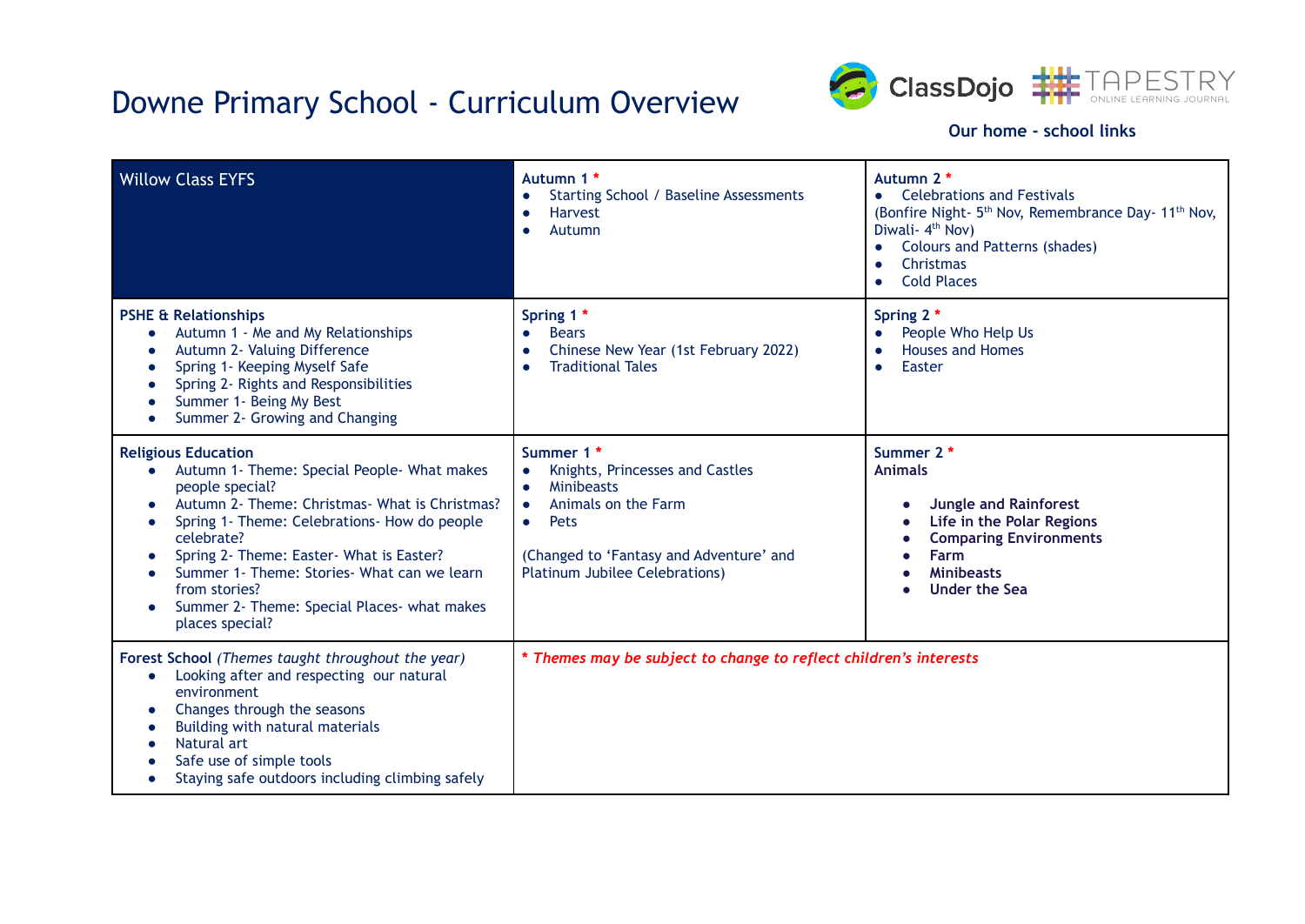### Downe Primary School - Curriculum Overview



#### **Our home - school links**

#### **Early Learning Goals (End of year Expectations)**

#### **Personal, Social and Emotional Development**

- Self Regulation- Show an understanding of their own feelings and those of others, and begin to regulate their behaviour accordingly; Set and work towards simple goals, being able to wait for what they want and control their immediate impulses when appropriate; Give focused attention to what the teacher says, responding appropriately even when engaged in activity, and show an ability to follow instructions involving several ideas or actions.
- Managing Self-Be confident to try new activities and show independence, resilience and perseverance in the face of challenge; Explain the reasons for rules, know right from wrong and try to behave accordingly: Manage their own basic hygiene and personal needs, including dressing, going to the toilet and *understanding the importance of healthy food choices.*
- Building Relationships- Work and play cooperatively and take turns with others; Form positive attachments to adults and friendships with peers; Show *sensitivity to their own and to others' needs.*

#### **Communication and Language**

- Listening and Attention- Listen attentively and respond to what they hear with relevant questions, comments and actions when being read to and during whole class discussions and small group interactions; Make comments about what they have heard and ask questions to clarify their understanding; Hold *conversation when engaged in back-and-forth exchanges with their teacher and peers.*
- Speaking-Participate in small group, class and one-to-one discussions, offering their own ideas, using recently introduced vocabulary; Offer explanations for why things might happen; Express their ideas and feelings about their experiences using full sentences, including use of past, present and future tenses *and making use of conjunctions, with modelling and support from their teacher.*

#### **Physical Development**

- Gross Motor Skills-Negotiate space and obstacles safely, with consideration for themselves and others: Demonstrate strength, balance and coordination *when playing; Move energetically, such as running, jumping, dancing, hopping, skipping and climbing.*
- Fine Motor Skills- Hold a pencil effectively in preparation for fluent writing using the tripod grip in almost all cases; Use a range of small tools, including *scissors, paint brushes and cutlery; Begin to show accuracy and care when drawing.*

#### **Literacy**

- Comprehension-Demonstrate understanding of what has been read to them by retelling stories and narratives using their own words and recently introduced vocabulary; Anticipate (where appropriate) key events in stories; Use and understand recently introduced vocabulary during discussions about *stories, non-fiction, rhymes and poems and during role-play.*
- Word Reading- Say a sound for each letter in the alphabet and at least 10 digraphs; Read words consistent with their phonic knowledge by sound-blending; Read aloud simple sentences and books that are consistent with their phonic knowledge, including some common exception words.
- Writing-Write recognisable letters, most of which are correctly formed; Spell words by identifying sounds in them and representing the sounds with a *letter or letters; Write simple phrases and sentences that can be read by others.*

#### **Mathematics**

• Number- Have a deep understanding of number to 10, including the composition of each number; Subitise (recognise quantities without counting) up to 5;